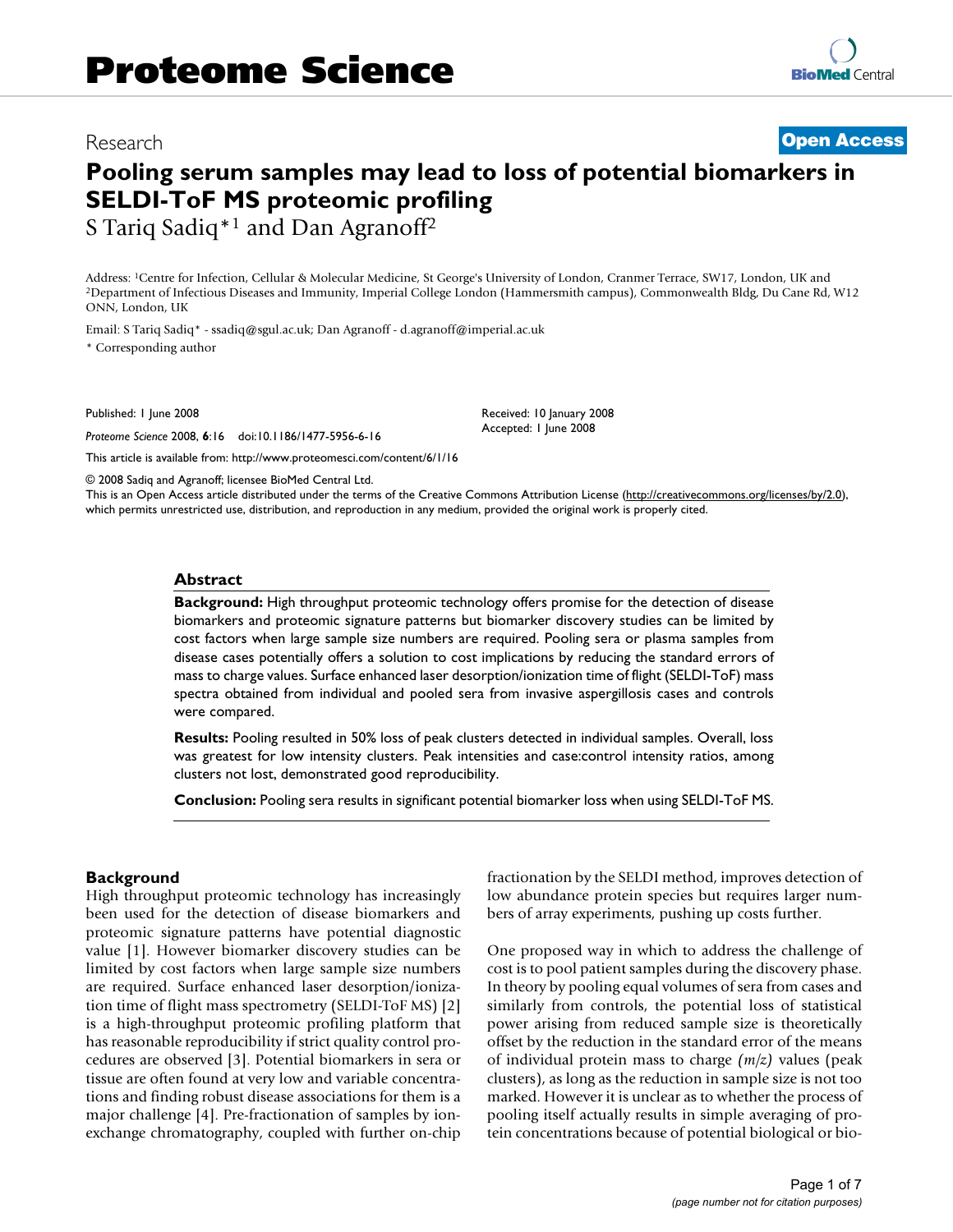chemical interactions, although this would be less likely if samples are denatured prior to pooling. Importantly for biomarker discovery, ratios of the biomarker concentrations in cases compared to controls found in individual samples would need to be maintained when pooled sample analysis is performed.

The aim of this study was to investigate the consistency of potential biomarker detection and variation in intensities for individual peak clusters obtained from SELDI-ToF before and after pooling serum samples.

#### **Methods**

#### *Generation of mass spectra*

Equal volumes of sera from 20 patients with proven invasive aspergillosis (an opportunistic fungal infection affecting immunocompromised patients) and 20 controls with non-fungal causes of sepsis, were pooled to form case and control pooled samples. After denaturation for 30 minutes on ice (10 μl pooled or individual serum diluted 1:10 v/v in 9 M urea/2% CHAPS/2 mM DTT/50 mM Trizma base (pH 9.0)), samples were further diluted 1:10 v/v in binding buffer (100 mmol/L ammonium acetate, 0.1% Triton-X100, pH 4.0), and immediately spotted in duplicate on CM10 weak cation exchange arrays (Ciphergen Inc, CA), pre-equilibrated with binding buffer, in a bioprocessor (100 μL/well). The bioprocessor was sealed and incubated at room temperature on a shaker (300 rpm) for 1 hr after which the protein chip arrays were washed three times in binding buffer, twice in wash buffer (100 mmol/ L ammonium acetate, pH4.0) and finally in water (5 minutes/wash). Mass spectra were generated by SELDI-ToF MS using a Proteinchip reader PBSIIc (Ciphergen Inc, CA) as described previously [5,6]. The pooled serum samples were run at the same time, on the same SELDI-ToF mass spectrometer as individual (non-pooled) samples, without any intervening period of storage and were interspersed among individual samples on the same proteinchip arrays. Spectra were generated at a laser intensity of 215, high mass 100 kDa, detector sensitivity 8, and focus mass 10 kDa (for low mass range) and 50 kDa (high mass range). Spectra were baseline-subtracted and normalised to total ion current. Samples were re-run or excluded if their normalisation factor (NF) fell outside 2 SDs from the mean NF. The instrument was calibrated for the *m/z* ranges 2500 – 20,000 and 20,000–100,000 using two pre-mixed sets of external standards; All-in-one Peptide Standard (Ciphergen In., CA) and All-in-One Protein Standard (Ciphergen Inc., CA), respectively. To assess technical reproducibility, a single quality control serum sample collected and aliquoted from 1 healthy volunteer was run repeatedly at random spot positions on 7 separate CM10 protein chip arrays on the same day as the individual and pooled samples. The pooled coefficients of variation  $(CV_p)$  for intensity for all peaks with  $S/N > 5$ , present

in 100% of replicates, were 17.3% (degrees of freedom 222) for the *m/z* range 2,500 – 20,000 (37 peaks) and 17.6% (df 48) for the *m/z* range 20,000–100,000 (8 peaks). CV<sub>p</sub>s for  $m/z$  in the same  $m/z$  ranges were 0.03% and 0.05%, respectively. These values are consistent with those reported in the literature and with the manufacturer's specifications.

#### *Peak clustering*

Peak clusters are *m/z* values deemed to represent corresponding peaks across all spectra. After baseline subtraction and normalisation to total ion current, peak clusters were generated from the individual sample spectra using Biomarker Wizard (range 2,500 – 100,000, 1st pass S/N 5, 2nd pass S/N 2, cluster mass window 0.3%). As a further quality control measure, a further set of clusters was generated using the same parameters, specifically across the mass range of 20,000–100,000 but using a wider mass window of 0.6% in order to check that the sensitivity of cluster detection was not significantly affected using a mass window of 0.3% at the higher mass range. Average peak intensities were calculated from the duplicate spots.

There are 2 ways of identifying corresponding peak clusters in the individual and pooled sets of spectra. Peaks can be detected *de novo* in the pooled spectra using the same detection criteria as for individual spectra. Alternatively, the peak clusters derived from the individual spectra can be 'superimposed' on the pooled spectra to provide an intensity value for every notional peak cluster, regardless of whether it is actually represented in the pooled spectra. Because we wanted to examine the effects of pooling on the detectability and intensity of peaks, we used both approaches. 'Set A' was generated by performing *de novo* peak clustering on the pooled spectra and 'Set B' by imposing peak clusters derived from the individual spectra, as summarised in figure 1.



#### Figure 1 Peak-cluster sets analysed in this study.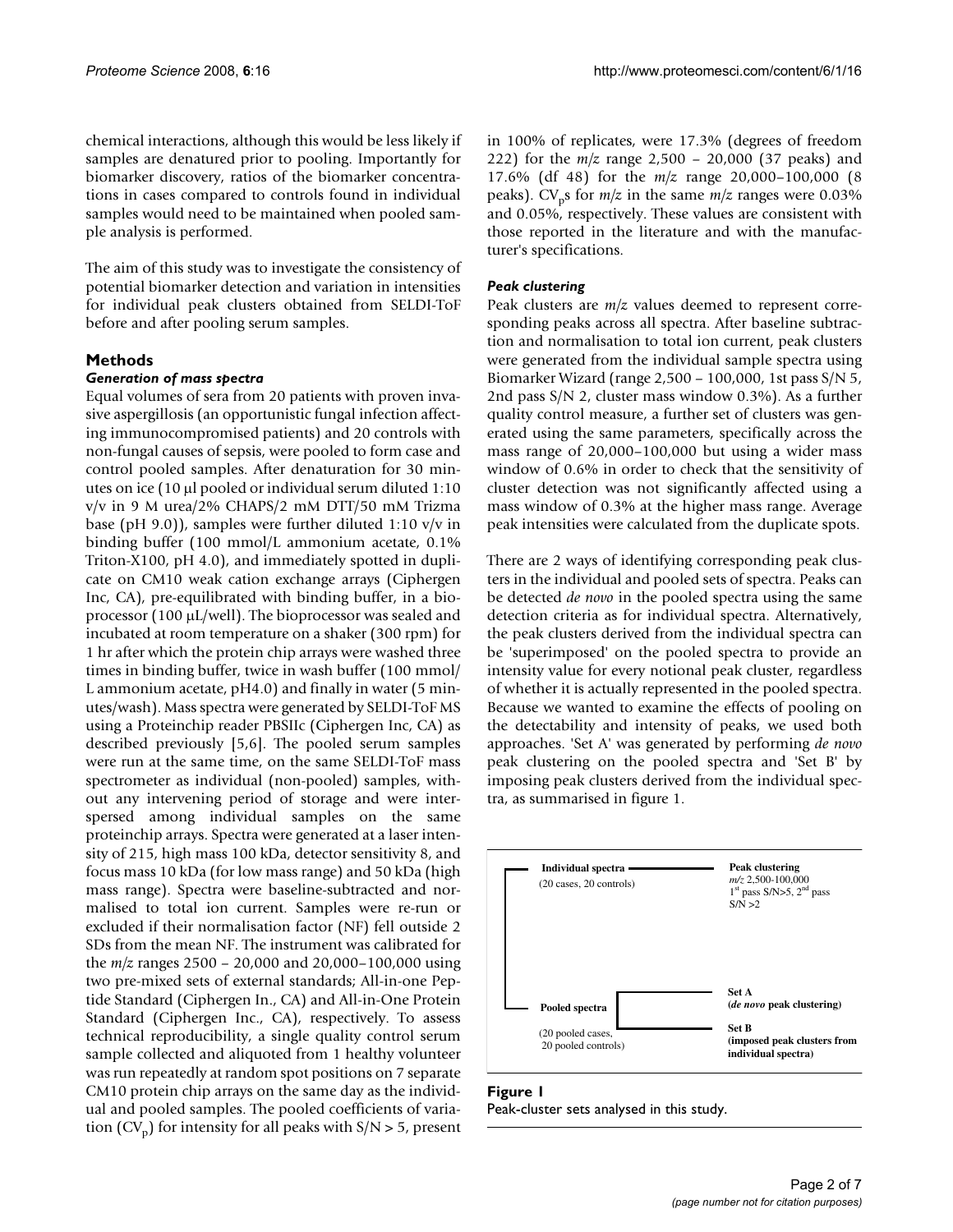Because peak clusters obtained from set A did not always align precisely with probable corresponding clusters obtained from the individual spectra, it was necessary to perform a secondary clustering procedure to define corresponding peaks. Thus peak clusters from the individual and pooled samples that were closest and that fell within 0.3% *m/z* of each other were deemed to correspond to one another and were 'retained' for comparative analysis of mean intensities. Peaks falling outside this criterion were considered to be unique to either pooled or individual spectra. For both sets ('retained' values only for set A) mean intensities for each peak cluster in the pooled and individual spectra sets were compared. This comparison was expressed as the median number (and interquartile range) of individual sample standard deviations (SDs) that pooled sample intensities lay from their respective individual sample means. This was done separately for cases and controls. In addition, for each peak cluster the ratios of the case mean intensity to control mean intensity in the individual samples were calculated and the deviation of this ratio for corresponding peaks in the pooled samples was expressed as the number of standard errors of the mean that pooled sample ratios lay from individual sample ratios [7]. The variation of the most significant biomarkers detected (p < 0.05, by Mann-Whitney U test) was also calculated.

### **Results**

Representative spectra obtained from quality control, individual case and control and pooled case and control spectra are shown in figure 2. Where peaks in the pooled spectra were defined independently from peaks in the individual spectra (set A), 197 and 110 peak clusters were detected from the individual and pooled sample experiments respectively. 97 (49.2%) peak clusters fulfilled the pre-defined criterion of being within 0.3% of their *m/z* values between pooled and individual samples and were retained for comparative analysis (figure 3). Pooling resulted in the 'loss' of 100 peak clusters, while 13 peak clusters appeared to be unique to the pooled samples. In the quality control replicates, 44/55 (80%) of peaks with  $m/z$  > 2500 detected at a S/N  $\geq$  5 and a mass window of 0.3%, were present in all 7 replicates. Only a few clusters were generated across the mass range of 20,000 to 100,000 using a mass window of 0.3% and this hardly changed when using a mass window of 0.6% over the same range (data not shown).

Among these retained peak clusters, pooled-sample case and control intensities and case:control intensity ratios varied little from their respective values in individual samples. Of the pooled-sample case and control intensities, all lay <1 SD from their respective individual sample means, apart from 6/97 cases (which lay between 1 and 2 SDs) and 3/97 controls (which lay between 1 and 2 SDs).

The case:control intensity ratios in the pooled samples were highly comparable to their corresponding ratios calculated from peak intensity means in the individual samples; all lay less than 1 SE from their values in the individual samples, apart from 1/97 which lay just over one SEs from its corresponding individual sample ratio). 59/97 (61%) of pooled sample case:control intensity ratios were less than 0.25 SEs from their respective individual sample intensity ratios.

Of the potentially discriminating peak clusters whose intensities differed statistically significantly between cases and controls, 21/35 (60%) were retained for analysis i.e. 14 were 'lost' as a result of pooling. Among these surviving clusters, a reduction in variation of intensities and ratios was observed (see figure 4 and Table 1). Pooled sample spectra were examined and potential peaks, falling within a 0.3% mass window of the individual sample clusters, but not identified by Biomarker wizard, were labeled manually for the 14/35 statistically significant peak clusters not retained for analysis. When these manuallylabeled peak clusters were included in the data very little change in variation between pooled and individual samples was observed (see Table 1).

Factors associated with 'loss' of peak clusters as a result of pooling in set A were determined. Overall, median retained *m/z* values were lower than those not retained (4476 *vs* 6163 p = 0.01). Of interest, the 13 peak clusters observed in pooled samples only and not in individual samples appeared to have higher *m/z* values (median *m/z* 10165) than retained samples but the small numbers precluded statistical testing (see figure 5). Retention of peak clusters was more likely when they were found in a higher proportion of individual samples (median percentage representation in individual samples for retained *vs* nonretained clusters: 75% *vs* 35%, p < 0.00001; 58% *vs* 31.5%, p < 0.0004 in patients with peak intensities less than 1.0). Retention was also associated with higher peak intensities in both cases and controls, independently of whether the peak cluster was found in a higher proportion of individual samples. For retained *vs* not-retained, median (IQR) intensities were 2.55 (1.12 – 4.31) *vs* 0.75 (0.42 – 1.60) and 2.61 (1.25 – 4.93) *vs* 0.87 (0.50 – 1.41) for cases and controls respectively ( $p < 0.00001$  for all comparisons). For peak clusters that were found in 50% or more individual samples, these differences were maintained (data not shown) indicating that low intensity peak clusters were lost despite being present in a significant proportion of samples.

Of the small number of statistically significant discriminatory peak clusters, there were no detectable differences in *m/z* values between retained and non-retained clusters (m/z 3451.2 *vs* 5073 respectively p = 0.171) and again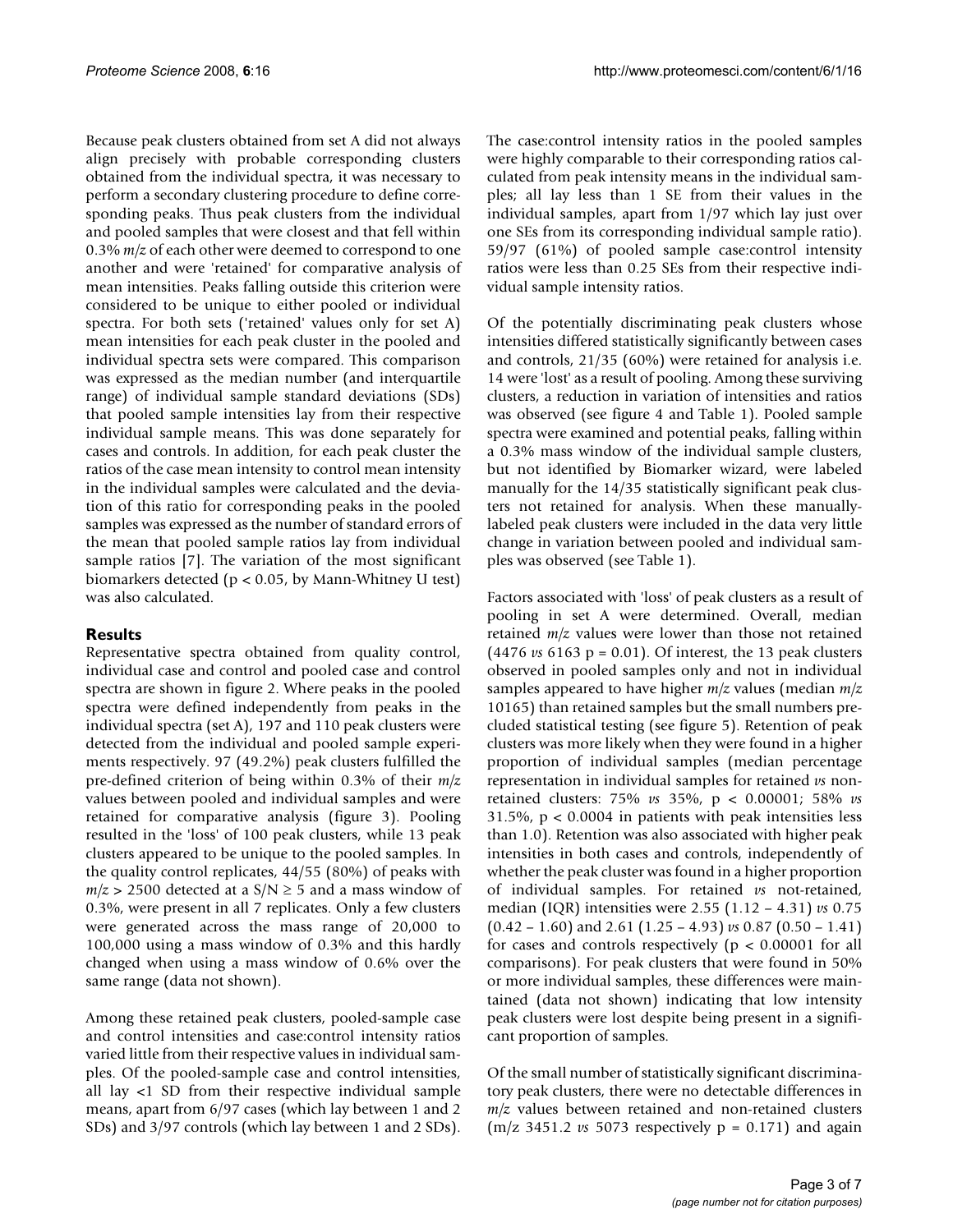

#### sample spectra from the **Figure 2** Representative SELDI spectra, illustrating case and control groups a quality control spectrum, 'typical' individual case and control spectra and pooled

Representative SELDI spectra, illustrating a quality control spectrum, 'typical' individual case and control spectra and pooled sample spectra from the case and control groups. For each of the pooled sets, the 20 individual samples in each group were combined to form a pooled sample, from which a spectrum was generated under the same conditions as for individual samples.

retention of peak clusters was much more likely if they were found in a higher proportion of individual samples (median percentage: 93% (65–98) *vs* 35% (21–51); p < 0.00001 for retained *vs* non-retained for all sera). Retention of discriminatory peak clusters was also associated with higher peak intensities in both cases and controls.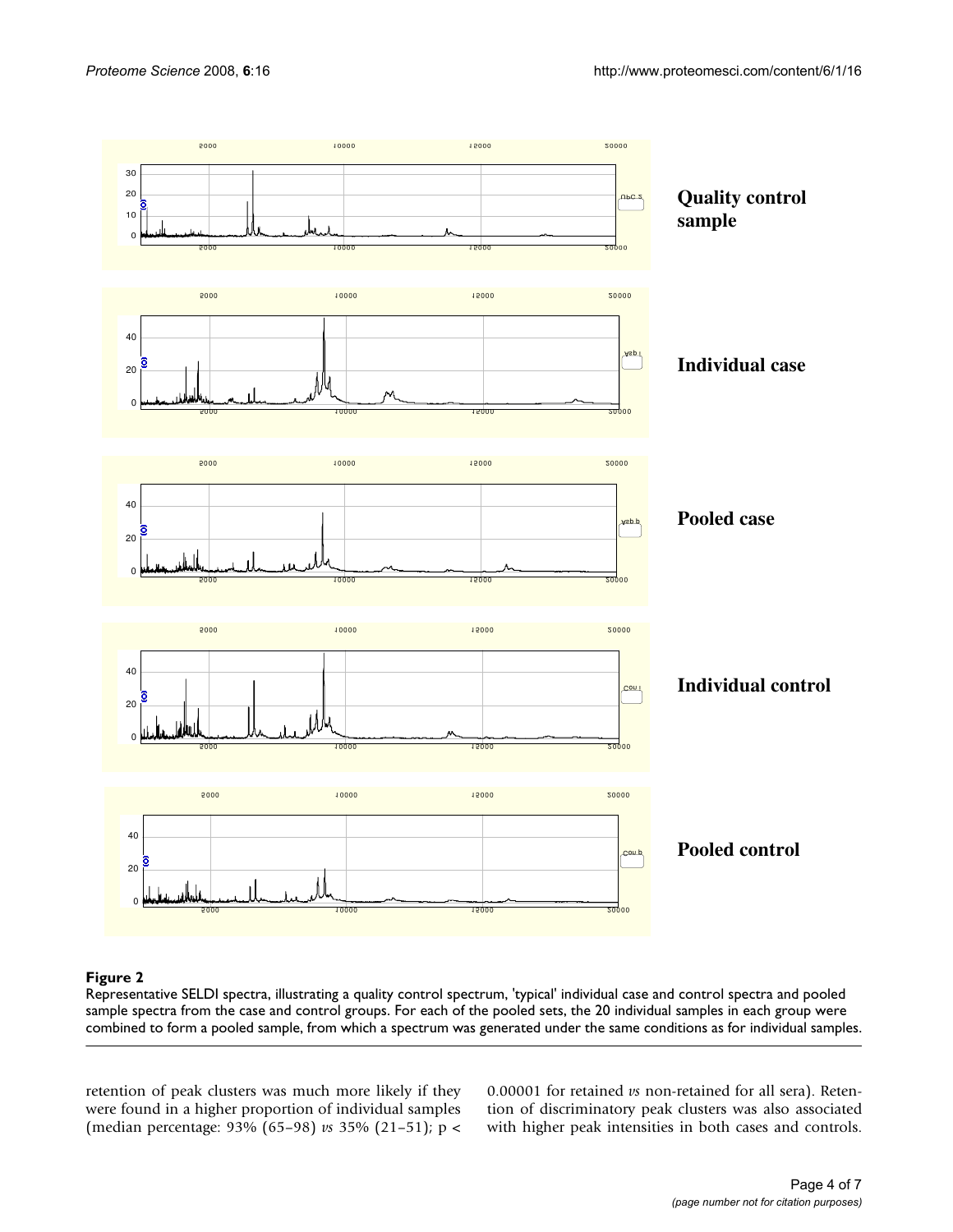

#### Figure 3

Numbers of peak clusters occurring in each dataset. Peak clustering for spectra in the pooled samples (Set A) was performed independently of clustering for the individual spectra. 97 peak clusters were common to both sets.

For retained *vs* non-retained, median (IQR) intensities were 2.0 (1.3 – 3.6) *vs* 0.6 (0.2 – 1.1) and 3.0 (1.4 – 6.6) *vs* 0.9 (0.2 – 1.2) for cases and controls respectively ( $p <$ 0.00001).

For set B, in which clusters generated from individual sample spectra were 'imposed' on pooled sample spectra, the same patterns were observed compared with set A with regard to case and control intensities. Imposed clusters appeared to increase variation of calculated pooled sample ratios (see Table 1).

#### **Discussion**

This study set out to investigate the consistency of potential biomarker detection when individual case or control serum samples are pooled. Overall there was reasonable reproducibility of data between pooled and individual samples. Peak clusters that were consistently present in individual spectra and pooled spectra were of comparable intensities. Moreover, intensity ratios between cases and controls were largely preserved when measured in pooled spectra. However, a large proportion of peak clusters were lost after pooling. The majority of non-retained peak clusters were found only in a minority of individual samples and were generally associated with very low peak intensities. A plausible explanation for their loss would be dilution out during pooling, resulting in their falling below the noise threshold in the pooled sample. This 'averaging out' of what could be deemed to be outliers in the pooled sets may be useful, providing cases and controls are generally fairly homogeneous. On the other hand, it may obscure otherwise important differences between subsets of cases or controls that would be apparent on inspection of individual spectra at particular peak cluster values. This would be a significant limitation for the development of proteomic signature patterns. Importantly, our data suggest that low abundance proteins, even when represented in a majority of individual samples, may still be lost during pooling.



Illustrative individual and pooled and 'loss' of peak B to belo **Figure 4** w the peak detection threshold spectra showing effects of pooling on peak intensity, resulting in diminished intensity of peak A Illustrative individual and pooled spectra showing effects of pooling on peak intensity, resulting in diminished intensity of peak A and 'loss' of peak B to below the peak detection threshold.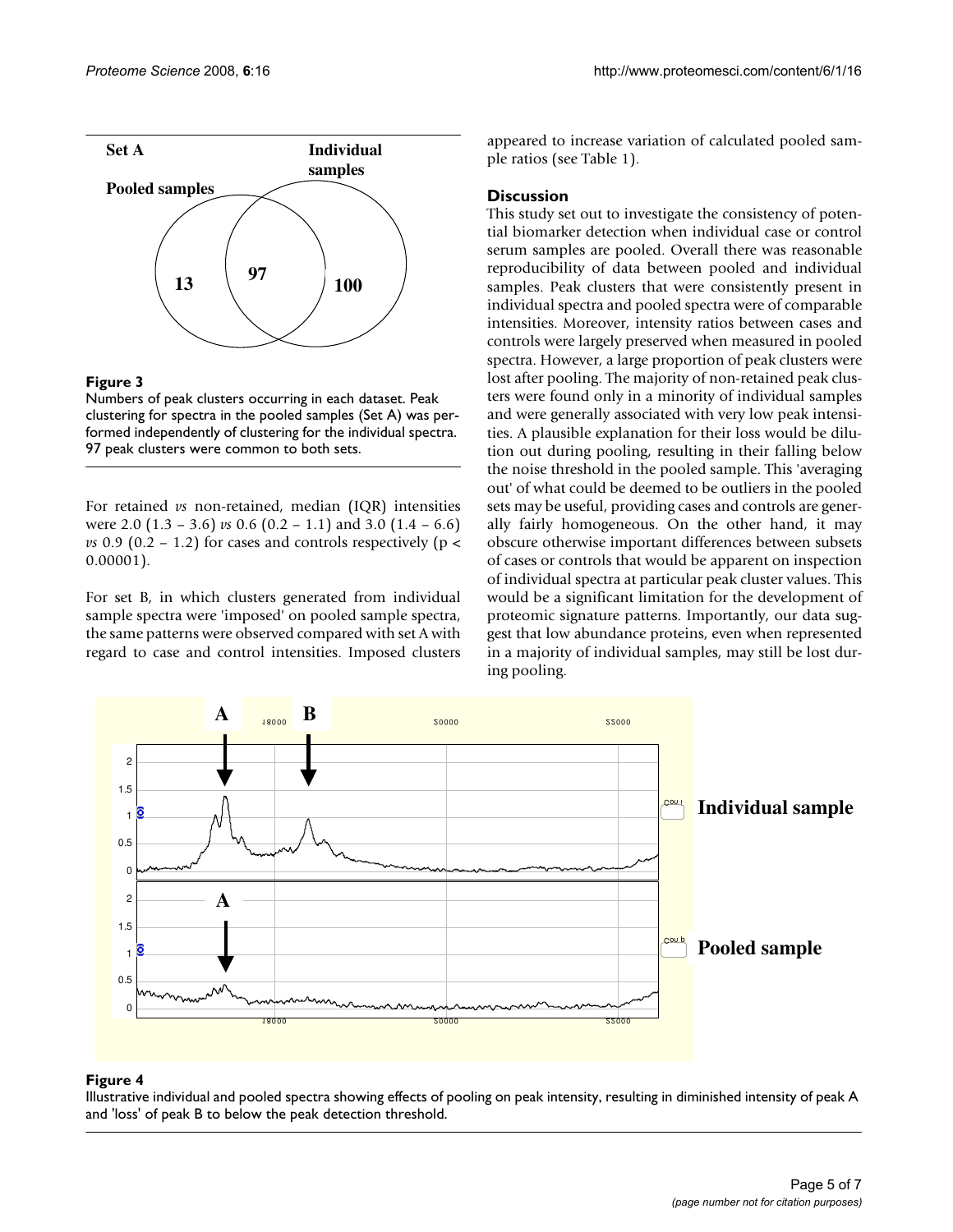| Set, Significance level                           | Number of peak<br>clusters in pooled<br>samples retained for<br>analysis | Median number of SDs<br>pooled control cluster<br>intensities are from<br>mean individual sample<br>intensities (IQR) | Median number of SDs<br>pooled case cluster<br>intensities are from<br>mean individual sample<br>intensities (IQR) | Median number of SEs<br>pooled sample case to<br>control ratios are from<br>means of individual<br>sample ratios (IQR) | <b>Proportion of pooled</b><br>sample case to control<br>intensity ratios that lie<br>less than 0.25 SEs from<br>means of individual<br>sample ratios |
|---------------------------------------------------|--------------------------------------------------------------------------|-----------------------------------------------------------------------------------------------------------------------|--------------------------------------------------------------------------------------------------------------------|------------------------------------------------------------------------------------------------------------------------|-------------------------------------------------------------------------------------------------------------------------------------------------------|
| A, all                                            | 97/197 (40.9%)                                                           | $0.37(0.18-0.61)$                                                                                                     | $0.39(0.16 - 0.62)$                                                                                                | $0.20(0.10-0.33)$                                                                                                      | 59/97 (61%)                                                                                                                                           |
| A, $p < 0.05$                                     | 21/35 (60%)                                                              | $0.29(0.12 - 0.37)$                                                                                                   | $0.33(0.17 - 0.44)$                                                                                                | $0.16(0.11 - 0.36)$                                                                                                    | 13/22(62%)                                                                                                                                            |
| A, $p < 0.05$ (manually<br>added peaks, see text) | 35/35 (100%)                                                             | $0.34(0.16 - 0.56)$                                                                                                   | $0.33(0.18 - 0.57)$                                                                                                | $0.20(0.12 - 0.45)$                                                                                                    | 19/35 (54%)                                                                                                                                           |
| B, all                                            |                                                                          | $0.40(0.20 - 0.67)$                                                                                                   | $0.43(0.19 - 0.80)$                                                                                                | $0.21(0.11 - 0.43)$                                                                                                    | 109/197 (55%)                                                                                                                                         |
| B, p < 0.05                                       |                                                                          | $0.30(0.19 - 0.46)$                                                                                                   | $0.40(0.19 - 0.58)$                                                                                                | $0.14(0.09 - 0.40)$                                                                                                    | 23/35 (66%)                                                                                                                                           |

**Table 1: Variation of Pooled Sample intensities from Individual Sample intensities, using independent clustering (A) or imposed clustering (B).** 

SD: standard deviation; SE: standard error; SDs and SEs are absolute in value, ignoring direction. IQR: inter-quartile range

The appearance of 13 'new' peaks in pooled samples which were not present in the individual sample peak cluster set, is more difficult to explain. One possibility is that certain proteolytic interactions may occur in pooled samples but not individual samples, due to the presence



#### Figure 5

Distribution of *m/z* values for peak clusters found in both individual and pooled samples ("retained"), Individual samples only and Pooled samples only. Box = interquartile range, Bar = median; whiskers extend only as far as the furthest point within 1.5 interquartile ranges below the first quartile or above the third quartile. Asterix markers show outliers within 3 interquartile ranges above the third quartile, and circles show outliers beyond 3 interquartile ranges of the third quartile. Individual samples and pooled samples  $n = 100$ ; Individual samples  $n = 97$ ; Pooled samples only  $n = 13$ .

of proteolytic enzymes in one or more individual samples. This might result in proteolytic cleavage of proteins in a pooled set, causing the disappearance of a 'parent' protein peak and the appearance of 2 or more cleavage product peaks. The frequency distributions of m/z values (figure 5) are not inconsistent with a few large proteins being lost in this manner generating a handful of new ones in pooled samples, although more work would be needed to demonstrate this. Proteolysis might be avoided by denaturing individual samples prior to pooling or by the inclusion of protease inhibitors, although this adds to the complexity of the sample pre-processing steps.

A further important limitation of pooling is that it precludes the development of multivariate classification models using machine-learning based algorithms such as support vector machines, artificial neural networks, decision tree classifiers etc. which require training of classifiers on individual spectra. Decision tree classifiers, in particular, are capable of accommodating considerable heterogeneity between individual spectra that nevertheless belong to the same diagnostic category. It is well recognised that a high degree of inter-individual proteomic variability is seen in SELDI serum spectra and that multivariate classifiers are a powerful method for assigning spectra to broad diagnostic groups [8,9]. Pooling will result inevitably in the loss of individual spectral information.

#### **Conclusion**

Taken together, these data suggest that pooling serum samples may be associated with significant loss of potential biomarkers using SELDI-ToF MS, despite there being low variability in intensity for potential biomarkers that are retained. Concerns exist about the diluting out and loss of low abundance proteins found in select subsets of cases and controls. One area in which pooling might be useful is in the initial selection of chip surface on which to profile sera. While in ideal circumstances, the most comprehensive profile might be achieved by running all samples on all available chromatographic surfaces, typical